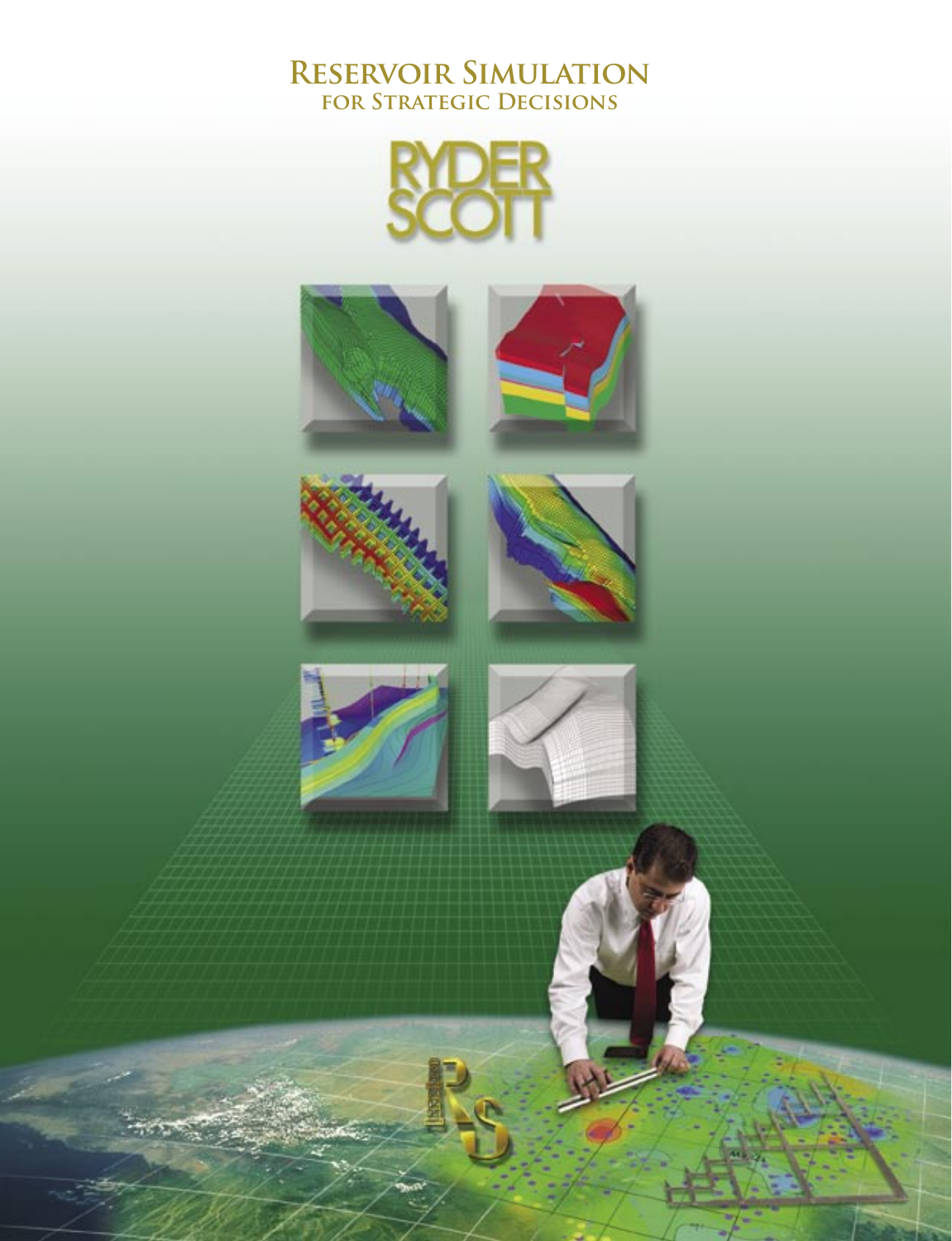#### **Reviewing model** runs leads to better decisions by helping predict complex reservoir behavior and field performance.

 $M8S2$ 



 E&P companies are increasingly making better investment decisions for field development by using reservoir simulation. These built-for-purpose models help you devise development or operational strategies to maximize recovery and profit.

Your objective may be to develop behind-pipe reserves, identify infilldrilling opportunities, optimize a pressure maintenance program or determine efficient well spacing. Or you may have other goals, such as evaluating changes to processing facilities or improving gas-storage operations. Whatever the case, reviewing model runs leads to better decisions by helping predict complex reservoir behavior and field performance under various drilling and operating scenarios.

 Typically, a simulation study guides and, in some cases, limits development activities that cost far more than the simulation itself. Since drilling and completion

costs can run into the millions of dollars, Ryder Scott reservoir models pay for themselves again and again.

**Clients using Ryder Scott reservoir models avoid over-development and over-drilling. They put their projects on the fast track, capture more reserves per well, increase field efficiency, boost ultimate recoveries and improve overall economics.**

## **Simulation for Strategically Sound Economic Decisions**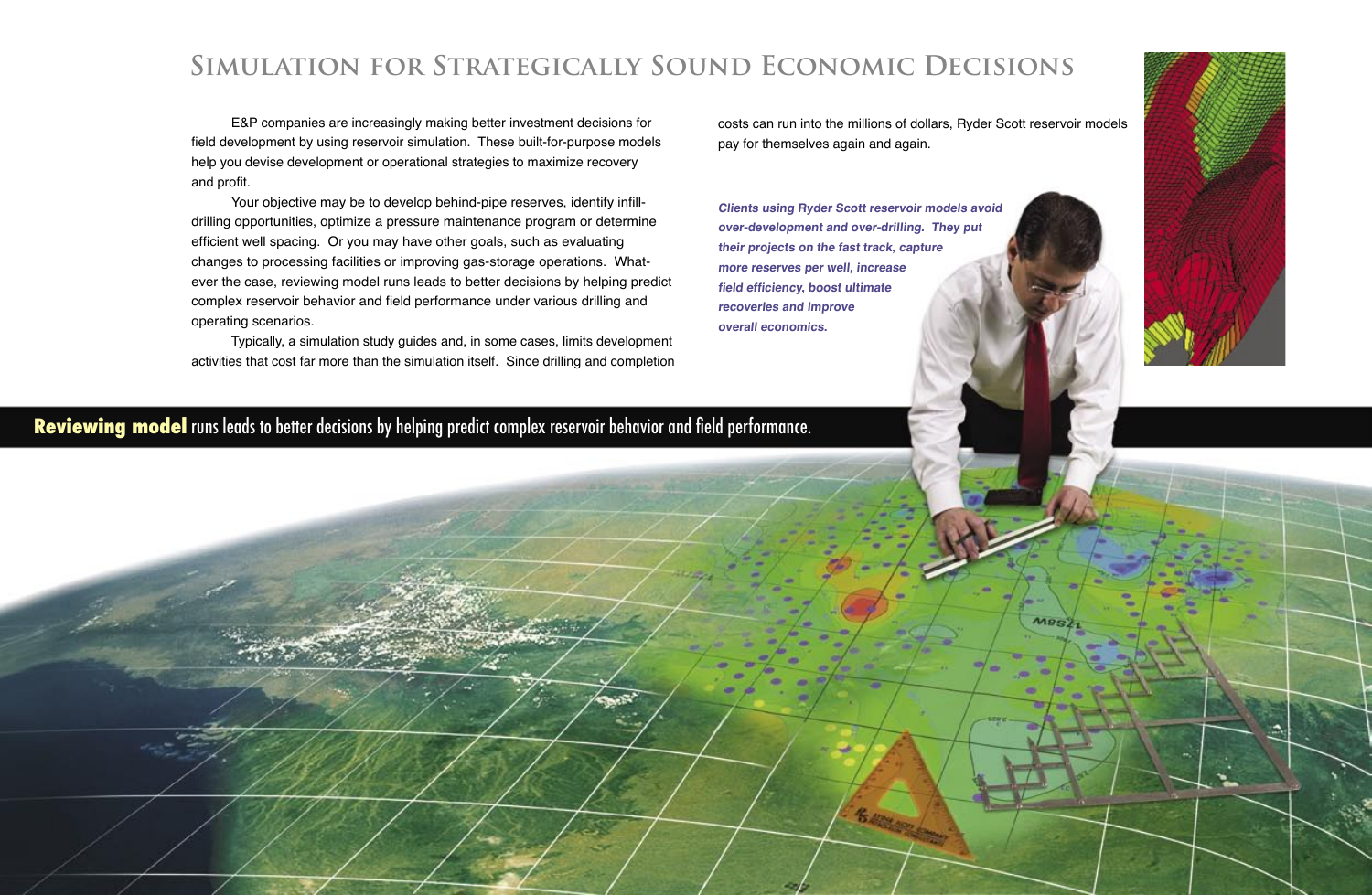#### **Nearly every type** of field-production scenario can be modeled.

**CALCON** 

*ន្ត្រី* 



## **The Utility of the Simulation Tool**

 A reservoir simulation model is a tool that helps E&P companies make informed business decisions regarding oil and gas reserves estimates, reservoir management, reservoir performance, process design and strategic planning.

 Nearly every type of field-production scenario can be modeled. Ryder Scott constructs and executes models to predict the performance of straight, horizontal and directional wells, well patterns, sectors of fields, entire fields and wellbore tubulars linked to the surface. No other tool can capture the many facets of reservoir behavior affected by heterogeneity, well interference, material balance and wellbore dynamics.

-33.00

 $\mathcal{O}_{\mathcal{O}_{\mathcal{A}}}$ 



**An E&P company's prized asset, the reservoir, is depleted only once. Conversely, the reservoir simulation model is depleted many times under varying operating options. This is how optimization occurs — a true benefit of reservoir modeling.**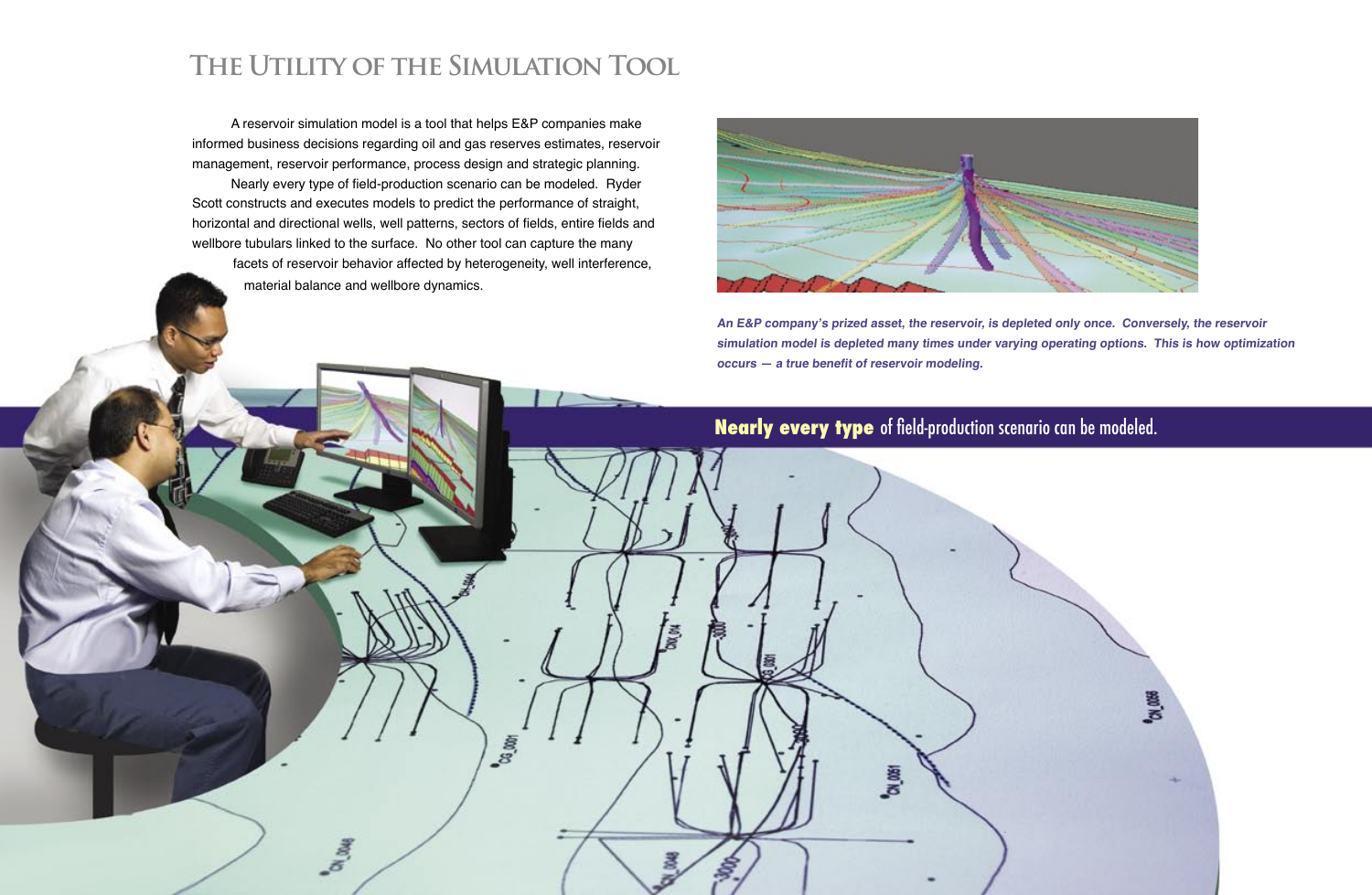## **Experience — the Art of Simulation Science**



### **Approach — Where Experience Pays Off**

 The Ryder Scott simulation group specializes in developing carefully history-matched models that furnish information vital to optimizing production operations.

 Ryder Scott reservoir models typically integrate geophysics, geology, petrophysics, engineering and, when specified, economics. Those disciplines are the basic building blocks of the firm's traditional analytical services and guide the simulation efforts. In that way, Ryder Scott models have more practical relevance than those built by firms without abundant classical earth-science and engineering expertise.

**The experienced Ryder Scott simulation team is dedicated to building the least complicated, most dependable model to help make informed business decisions.** 

**Our reservoir models** integrate geophysics, geology, petrophysics, engineering and, when specified, economics.

 Often a streamlined, 3D, black-oil, full-field model—constructed within a fixed budget—provides sufficient enough understanding of the reservoir to facilitate detailed field-development planning. In cases like that, you will realize appreciable benefits at a fraction of the cost of a more detailed, complex model.

 Although Ryder Scott conducts complex modeling, including incorporating geostatistics or fully compositional formulations, the firm tries to keep its models uncomplicated, yet effective. That approach ensures that projects stay within allocated budgets.

 In situations where a simplified approach cannot address the study objectives, Ryder Scott will propose a workable solution within prescribed budgetary constraints. In every case, the simulation group tailors the simulation to the complexity of the reservoir, objectives of the study and cost and time limitations imposed by the client.

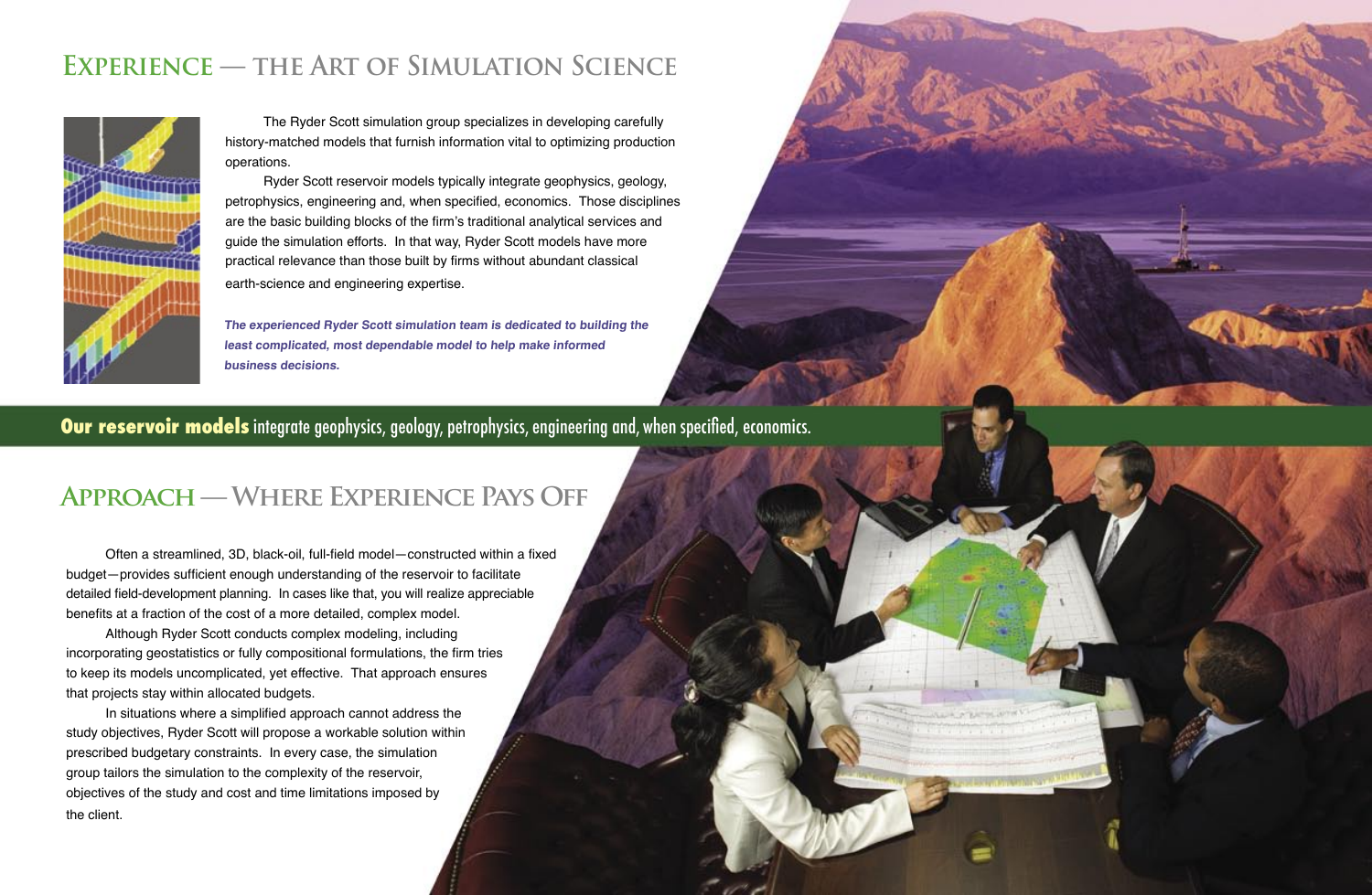#### **Results** that better prepare you to make profit-driven field-development decisions.

## **Synergy—Blending Experience with AdvancedTechnological Tools**

 The Ryder Scott team maintains quality standards in all types of studies. They range in complexity from simple black-oil models involving a few wells to sophisticated, fully compositional or full-field models simulating hundreds of wells penetrating geologically complex reservoirs.

 The simulation group uses the latest software and hardware to handle various data formats and calculation requirements. That allows engineers to spend their time analyzing reservoirs rather than dealing with data manipulation. Also, since Ryder Scott is not vendor specific, modelers are free to use the most appropriate simulation software package for each study.

 Ryder Scott simulation specialists routinely use 3D visualization software to depict static earth models and the dynamic movements of fluids through the models. Through the use of visualization tools, the engineer gains a better perspective of an entire reservoir and a more thorough, more intuitive understanding of the modeled processes. The final results are recommendations that better prepare you to make the profit-driven field-development decisions vital to your company's livelihood.

**Ryder Scott recognizes the need for effective, ongoing communication with clients as well as very clear, specific study objectives.**



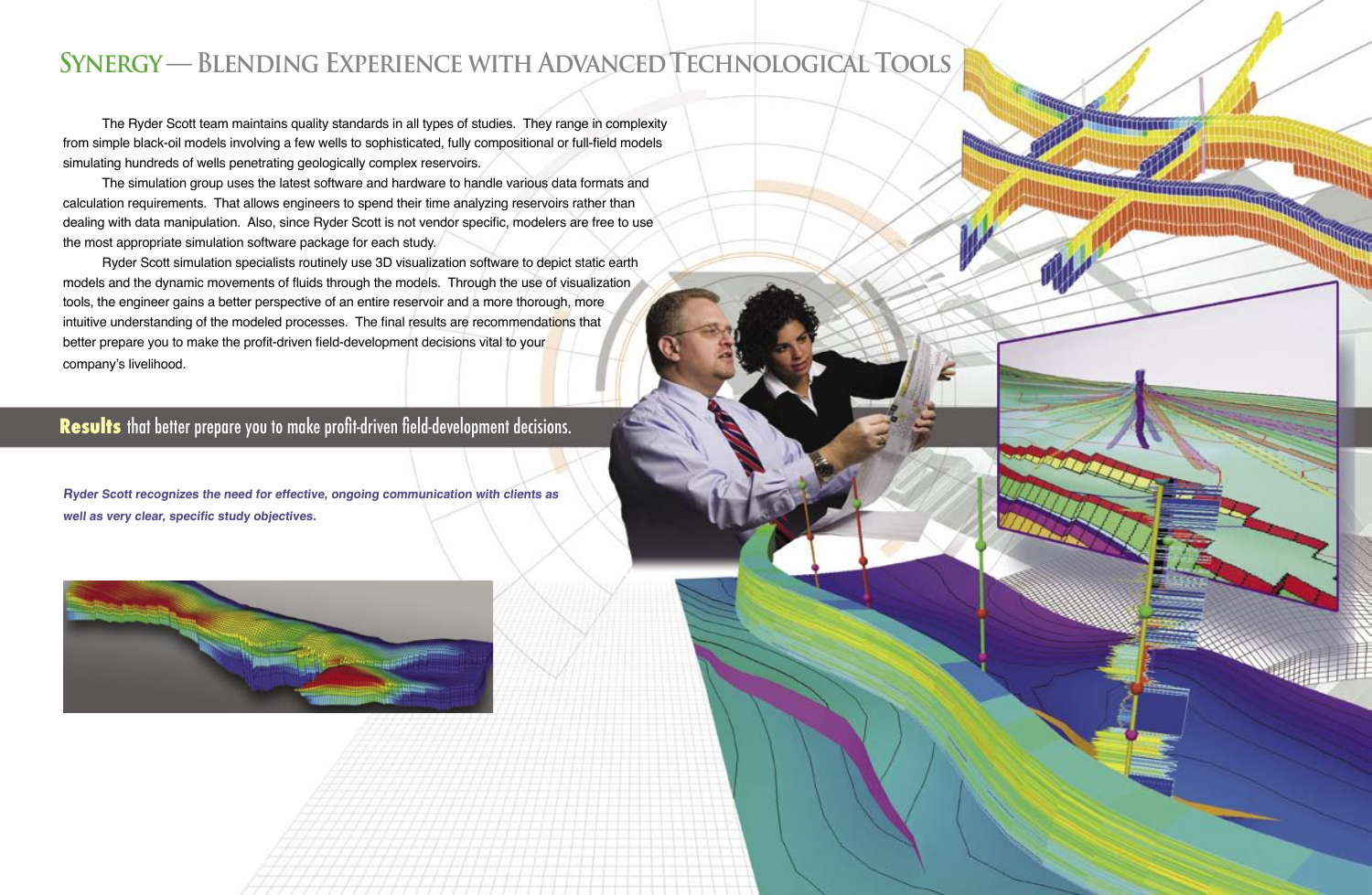

# **Maximizing Reserves Through Simulation**

 For further information on modeling services, including recent studies, please visit our Web site, www.ryderscott.com, or contact the Reservoir Simulation Group at 713-651-9191.

**Ryder Scott employs a wide range of experienced professionals.** 



 If requested, a Ryder Scott reservoir simulation study can be analyzed for applications involving traditional petroleum reserves categories. As one of the world's largest independent reservoir evaluation consulting firms, Ryder Scott is intimately familiar with the reserves definitions of the Society of Petroleum Engineers Petroleum Resources Management System, U.S. Securities and Exchange Commission, Canadian Securities Administrators NI 51-101 and other bodies and classification systems.

 Ryder Scott recognizes the difference between remaining recovery predicted by a model and volumes of hydrocarbons booked as proved, probable or possible reserves. Therefore, Ryder Scott can tailor the model construction and development process to ensure that the results will withstand the increased scrutiny necessary for a reserves certification.

 To maximize the reserves base, Ryder Scott analyzes modeling results to evaluate and rank optional development scenarios. For example, the outcome may be an opinion letter supporting a development drilling plan based on proved reserves additions as predicted by our integrated models.

Ryder Scott can tailor the model construction and development process to ensure that the results will withstand the increased scrutiny for reserves reporting.